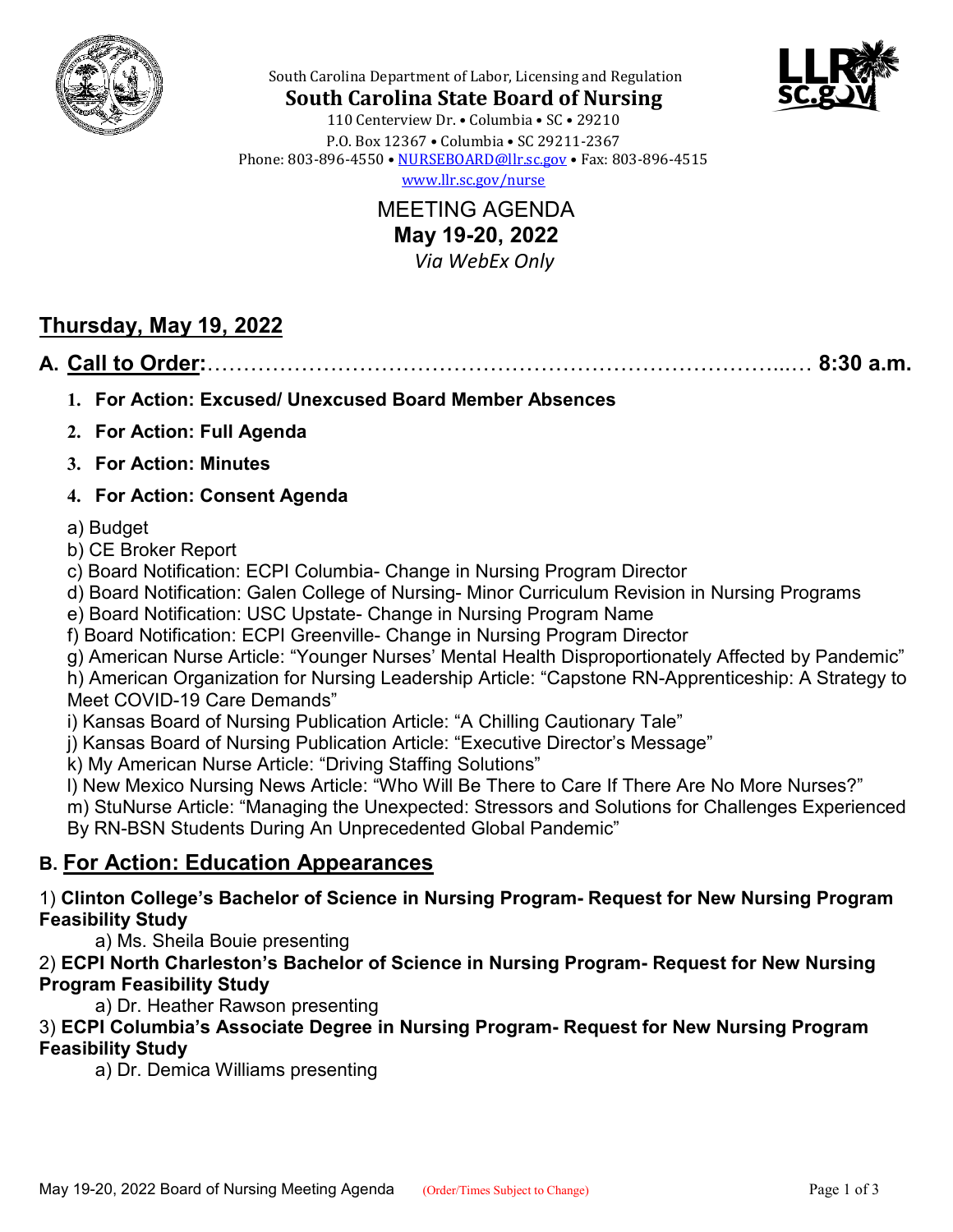4) **Southeastern College Charleston's Associate of Applied Science Program- Request for Initial Approval**

a) Dr. Ruxandra Parvulescu-Codrea presenting

### 5) **Southeastern College Columbia's Associate of Applied Science Program- Request for Initial Approval**

a) Dr. Nikita Pete presenting

6) **Orangeburg-Calhoun Technical College's Associate Degree in Nursing Program- Deficient NCLEX Pass-Rate**

a) Ms. Candace Tooley presenting

7) **Denmark Technical College's Practical Nursing Program**- **Deficient NCLEX Pass-Rate & Request for Continued Approval Status**

a) Ms. Karen Myers presenting

8) **Northeastern Technical College's Licensed Practical Nursing Program- Deficient NCLEX Pass-Rate**

a) Hope Pigg Presenting

9) **Northeastern Technical College's Associate Degree in Nursing Program- Deficient NCLEX Pass-Rate & Request for Continued Approval Status**

a) Hope Pigg Presenting

## **C. For Action: Appearances**

### 1) **CRNA Discussions**

- a) Discussion of "Nurse Anesthesiologist" Terminology
- b) Joint Pain Management Guidelines (Executive Session for Legal Advice Only)

### **2. Hearings/Discipline (Confidential/Closed Session): Office of Disciplinary Counsel**

| $•2019-360$ | $•2020-603$  | $•2014 - 268$ | $•2018 - 244$ |
|-------------|--------------|---------------|---------------|
| •2020-73    | $•2021 - 30$ | $•2020 - 488$ | $•2019-146$   |
| $•2019-174$ |              |               |               |

### **D. Reports/Discussion Topics:** *(May also be taken up before, between and after appearances)*

### **1. Administrator's Report** *(For Information/Discussion/Action)*

- a) Updated Statistics
- b) Board Member Update
- c) Staff Member Update
- d) NLC Update
- e) Renewal 2022
- f) APRN Roundtable/NCSBN Operations Meeting

### **2. Practice Report** *(For Action)*

a) Updates to Advisory Opinions from the Nursing Practice & Standards Committee

## **E. Adjournment for the Evening**